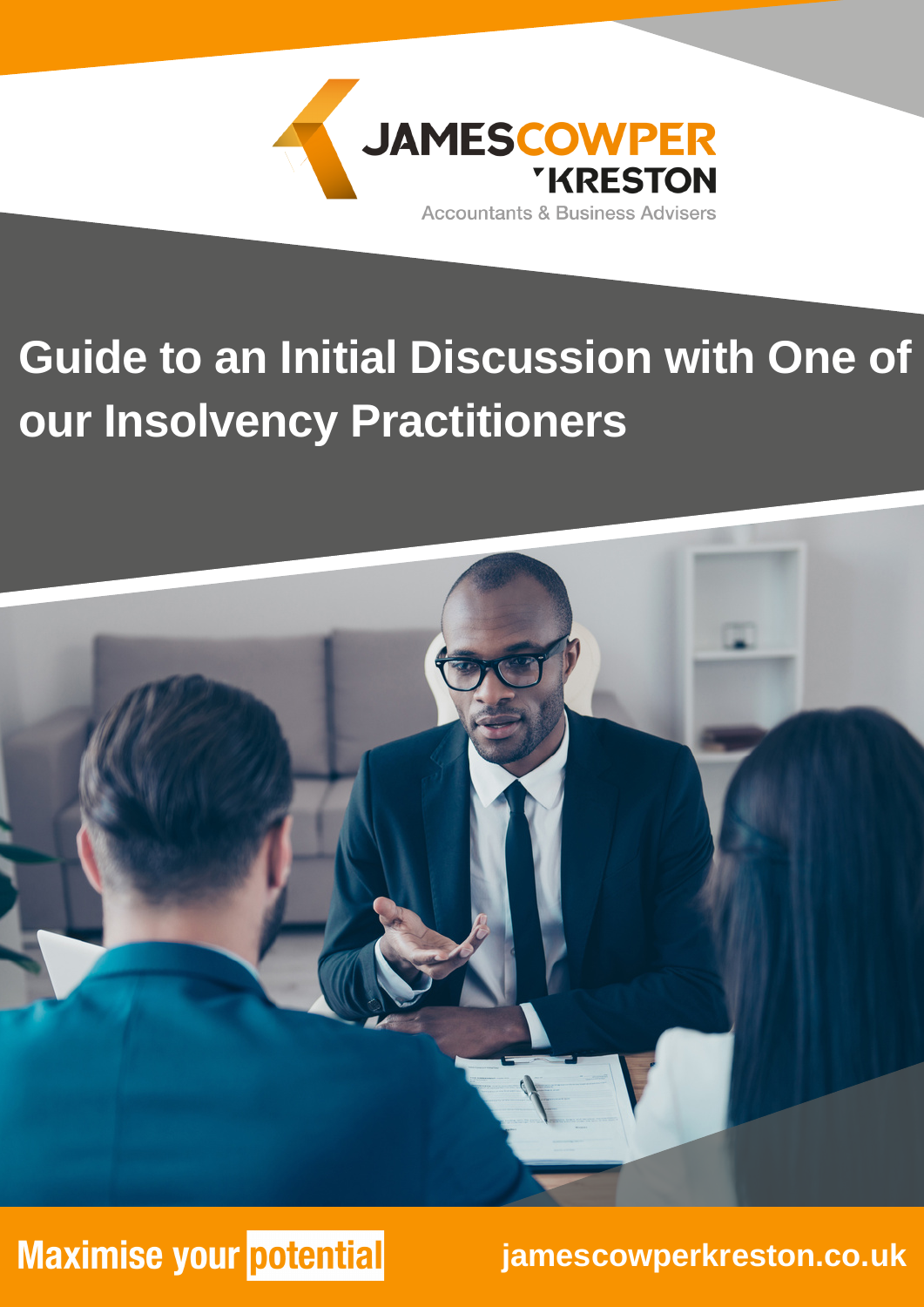

#### **Quality of Advice and Speed of Response**

When a problem arises it can be crucial to get reliable advice quickly. At James Cowper Kreston you can normally speak with one of our qualified and regulated insolvency specialists straight away and we will generally be available to meet with you within 24 hours of initial contact

Unlike unregulated insolvency advisors you can take comfort in the knowledge that we have the appropriate qualifications and experience to advise you and your business offering you a level of protection that others cannot.

#### **What happens at our initial discussions**

Speaking with an insolvency practitioner as a director or owner of a business or an individual with debt problems or as can be a daunting prospect; there may worries about the meeting itself, concerns over loss of control and fears for the future.

We try to put people at their ease by asking them about their situation and financial worries and discuss what they want to happen. Then we explore with them whether the business is, or is capable of being, viable.

If a business is insolvent we will look for the most appropriate way deal with the immediate concerns and discuss things such as; turnaround plans, raising finance / realising assets to release funds, payment plans with creditors, sale of the business as well as formal insolvency procedures.

Issues often relate to an inability to pay creditors such as HM Revenue and Customs (HMRC). We regularly help with these issues and therefore are well placed to give advice on the current policies of HMRC, the banks and other large creditors.

#### I**s an Insolvency Process inevitable?**

No, many businesses that meet with us will not need insolvency procedures. Often all that is needed is guidance to put things back on track in a way that protects directors from personal risk perhaps as part of a refinancing or turnaround process.

#### **Directors' responsibilities and potential liabilities**

In the case of a limited company we will discuss directors' responsibilities in relation to managing insolvent companies and practical ways that directors might deal with the risks. Personal guarantee liabilities can be an issue and we can look at ways in which we might help mitigate their impact. It might be, for instance, that the burden can be eased through effective negotiations over quantum and timing.

We have prepared a guide to directors' responsibilities that arise when a company is insolvent which is on our website.

#### **What information should I have to hand?**

At a first meeting we do not need to be swamped with business plans, bank statements and large amounts of detailed information. We have listed some of the information it might be useful to have to hand for business and individual respectively later in this guide.

#### **Confidentiality**

Details of any discussion are not disclosed with anyone unless you give us authority to do so. There is no requirement for us to tell any authority about the solvency position of the business except in very rare instances, such as fraud, where we are compelled to do so by law.

#### **Following the meeting**

We will advise on the options available which may include turnaround options or formal insolvency procedure depending on the circumstances. We would typically suggest that directors take time to consider the advice given, even if that is only overnight.

We will provide a written summary of the advice.Having this can be essential where a decision to continue trading is finely balanced. If the company later fails the directors should be able to demonstrate that they have taken appropriate advice and acted on it reasonably.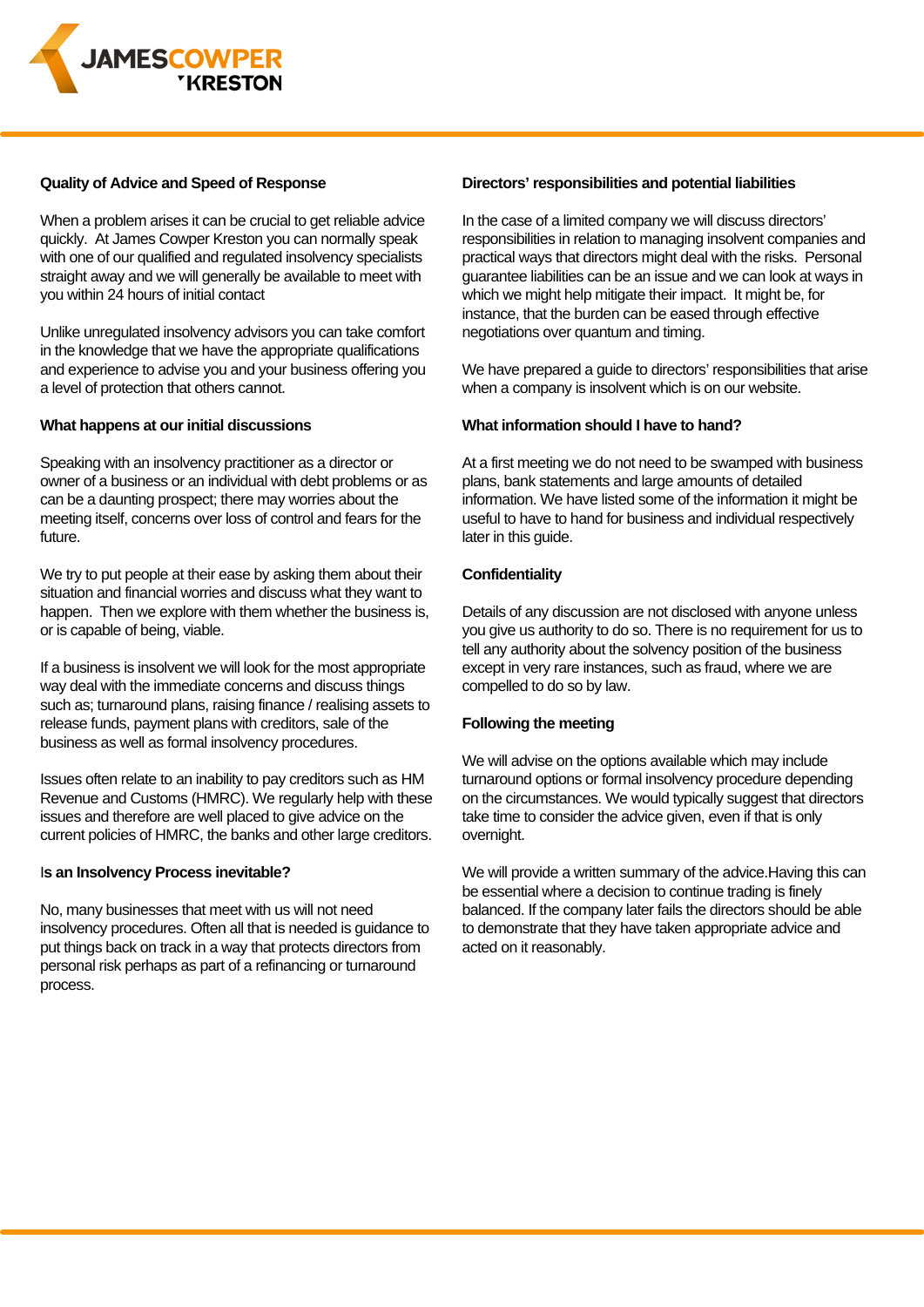

#### **Useful information – Businesses**

It is useful but not in any way essential to have the following information to hand for an initial discussions if it is applicable:

- The most recent set of management accounts and detailed statutory accounts
- A list of debtors and the amounts owed
- A list of any company assets and whether or not they  $\bullet$ are financed
- A list of trade and expense creditors
- Details of any sums owed to crown creditors, local authorities or other Government bodies
- Copies of any documents related to legal proceedings which have been brought or threatened - including demands for payment, county court actions, judgments, statutory demands, walking possessions or executions, fines or penalties and petitions for winding up or administration
- Copy bank statements and details of any standing orders or direct debits
- Any shareholders' agreements, property leases or assets valuations

#### **Useful information – Individuals**

It is useful but not in any way essential to have the following information to hand if it is applicable:

- Any available information about freehold and leasehold properties and any recent valuations
- Statements showing the amounts of any mortgages or other secured debts
- Details of any other assets such as investments, shares in businesses, antiques etc
- Details of amounts owed to other creditors such as credit cards, utilities, banks or lending institutions, HMRC etc
- An estimate of the household income and expenditure on a monthly or annual basis
- Copy bank statements
- Details of standing orders and direct debits
- Details of any legal proceedings threatened or brought

#### **Further assistance**

If you would like to discuss any aspect of this guide and how it might affect you please contact one of our team on the contact details below.